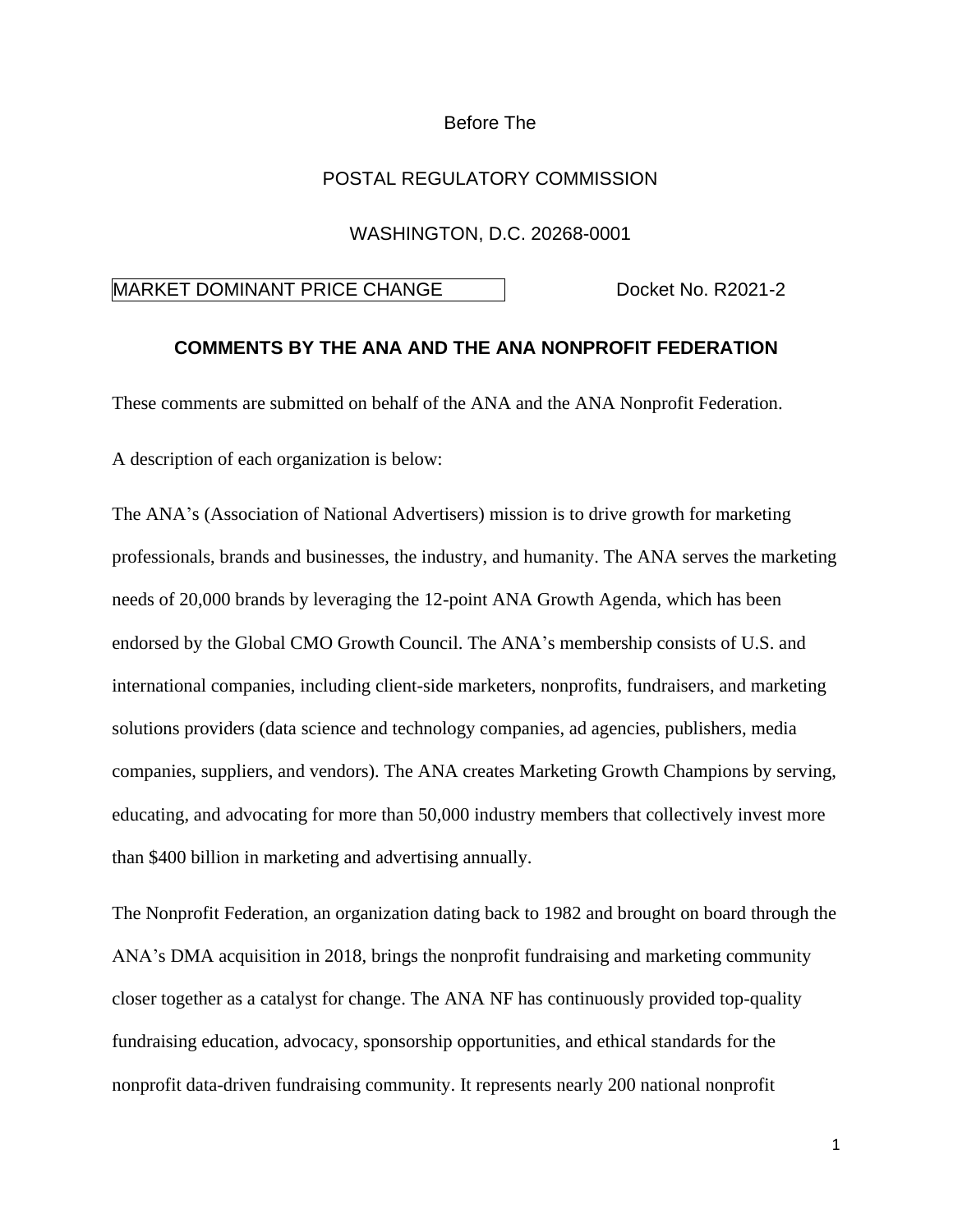organizations and over 50 agencies that work on their behalf to advance the charitable fundraising and marketing community raising nearly \$450 billion in donations each year. The charitable community includes thousands of missions advancing and helping society, especially during the COVID-19 pandemic crisis.

We are submitting these comments to communicate the concerns of our members about the size of the August increase as the USPS seeks to increase rates for a second time this year. The typical United States Postal Service marketing mail customer is getting less mail service and is now facing higher rates at a time when the nation is still trying to recover from the global pandemic and its terrible economic fallout. Seeking another major increase in addition to the January CPI annual increase is not going to resolve the fundamental issues facing the USPS as mail volume is impacted especially due to the pandemic. Another increase will lead the USPS to a future of declining mail volume and fewer mail customers as outlined below.

As customers of the USPS, the mail industry we represent has already absorbed several rate increases in the past 5 years, most recently, the largest increase in decades in 2019 when the USPS sought a large price hike in addition to the annual CPI increase. We support the role of the PRC as the oversight arm for this key federal agency. We know the PRC has an obligation to ensure that each price increase is scrutinized for results for our nation's mail services and future rather than approving yet another price increase. It is not clear whether the increase in 2019 had the impact set forth by the USPS in its request. Review of this request must factor in such past increases as this approach destabilizes the customer base that cannot afford multiple increases in this short period of time.

2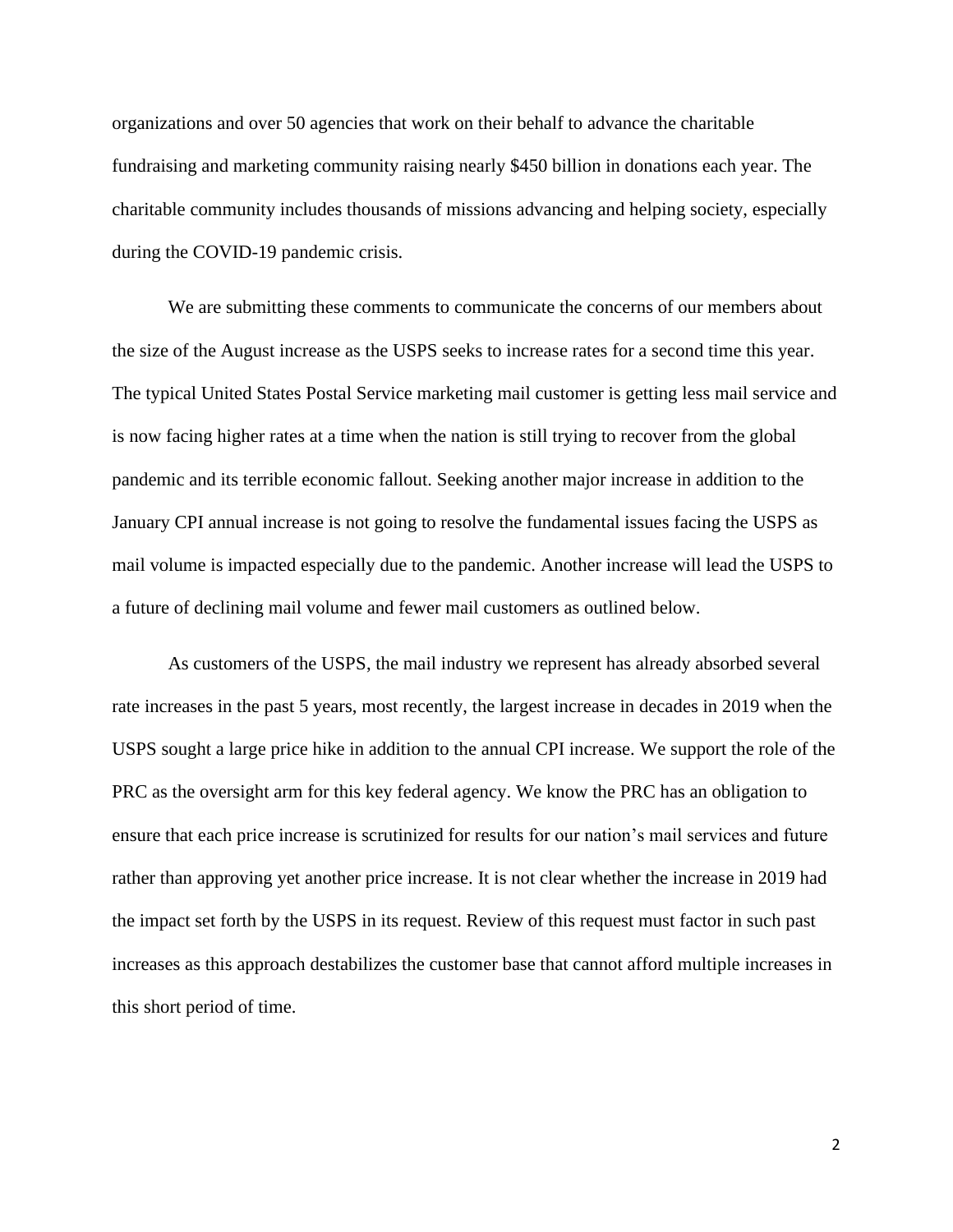As the USPS seeks to expand and remain relevant to its customer base, increasing prices while also reducing mail service has a bigger impact on the marketplace. Commercial catalog mailers, for example, are gravely impacted because, as catalogers, they can no longer count on predictable mail delivery service for their catalogs and time-sensitive sales. These companies staff call centers based upon USPS delivery times. Recent USPS service changes have disrupted such predictability of mail delivery for our members. This significantly increases their costs of scheduling call centers. If more business disruption occurs, it will show that the mail as a commercial and marketing communications device is less and less reliable. Sales dates, sweepstakes, promotions all require a timely and predictable service. Payments in the mail, credit cards, legal notice mail each require a timely delivery to meet legal and transactional obligations. Without adequate service and increased rates, mailers will have no choice but to look elsewhere to meet their obligations.

The USPS is incredibly important to our members. We understand that there is greater pressure on the USPS due to competition as digital services that offer real-time communications with limitless content expand for consumers, and they are increasingly less and less dependent on the USPS. This is seen in the USPS's own data that demonstrates declines in its mail volume over time as rates increase. *See* <https://facts.usps.com/table-facts/> indicating a decline in mail volume between 2020 – 2017. Another rate increase does nothing to change the decline.

Moreover, prefunding USPS retiree health benefits has been cited as a major factor in past postage increases. Mailers have been charged higher rates to prefund those costs. Yet USPS has not contributed to such prefunding. Where have those requested funds gone? How many times will USPS request and the PRC allow prefunding retiree health benefits to be the repeated cause of significant postage rate increases without any USPS payments to reduce those

3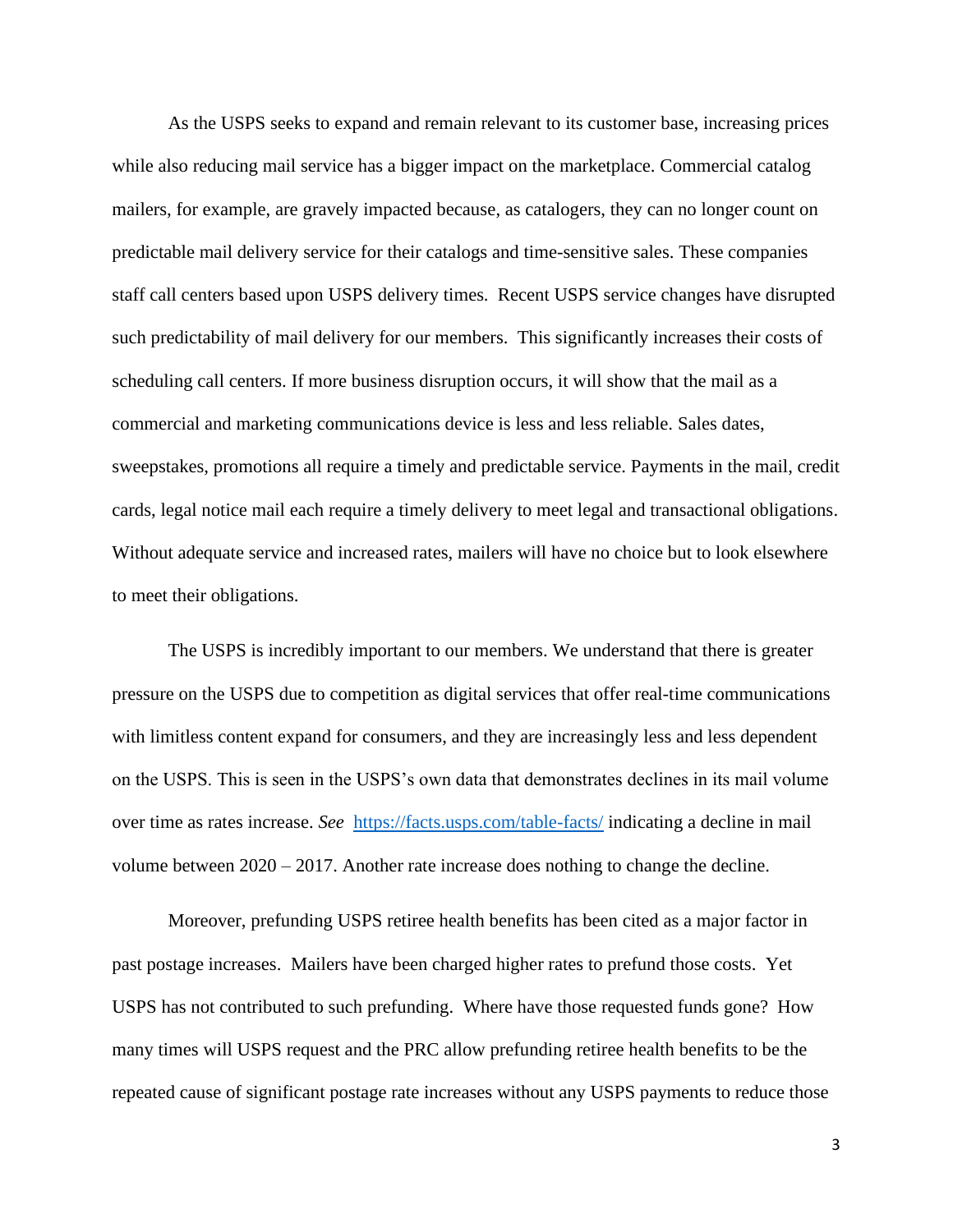costs? The PRC must review the answers to these questions before approving this extraordinary postal rate increase.

As our members look at the future viability of the USPS and using its services, we know the USPS is a public agency that has a universal service obligation in the law. It is not a commercial delivery company that can adjust its prices and pass them along to customers as a cost of doing business. The current rate-setting framework overseen by the PRC was meant to add pressure on the USPS to maintain an efficient mail service and to reduce its expenses based on the Postal Accountability and Enhancement Act (PAEA).

Affordable rates enable companies and organizations to budget increase each year and maintain a level of stability. This is good for the economy and will ensure further viability.

Mailers such as the nonprofit community imagined such predictable rate increases using the CPI price index annually as mandated by postal reform law rather than multiple price increases in the span of 5 years that will increase their rates as high as 50%.

One nonprofit mailer stated it succinctly:

- If rates go up 8%, most non-profits do not have additional budget for the increase cost, so to compensate, they will cut their mailings to pay for the increase postage costs. Let us assume the total quantity will be cut by 5%
- Lowering mail quantity will lower the number of returns/donations for processing which lowers  $1<sup>st</sup>$  class revenue by 5%
- Lower mail volume will lead to direct mail file sizes contracting due to lower retention rates.
- This is a cycle that will repeat itself with each rate change with many mailers with file sizes under 250,000 reaching a point where it is no longer profitable to mail and abandon their direct mail programs.
- This creates a downward spiral of nonprofit mail and the  $1<sup>st</sup>$  class mail it generates with postal volumes decreases at a rate greater than the postal increases and compounding the loss in volume and revenue each year.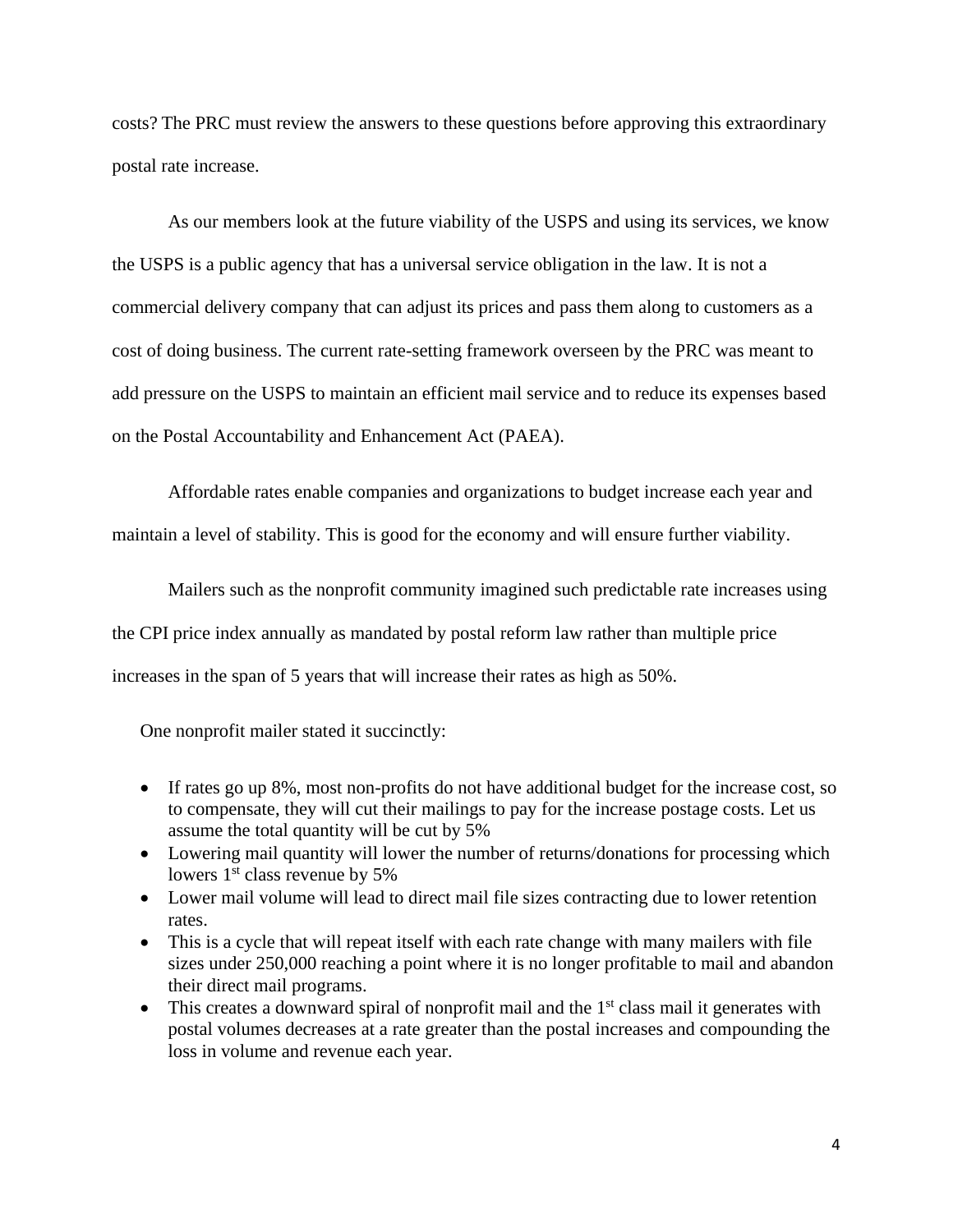• With this downward spiral, the USPS will push fewer pieces through its equipment and centers causing any efficiencies or economies of scale to be lost and further contraction of facilities and employment.

Direct mail is still the essential means to obtain charitable donations, especially as the nation recovers from the pandemic. Mailers, including nonprofit organizations, do not have an alternate way to contact their donors and supporters that can replace the mail. They support a healthy and vibrant USPS that has reasonable rates and dependable services.

For example, if a mid-sized charity is paying an annual \$3 million rate in postage cost, the new increase in 2021 could be as high as \$300,000 (based on the CPI increase in January and now the August rate proposal.) This will lead them to cut back their charitable work like meal delivery or serving the homeless or countless other missions that are essential in every community. This type of price increase is unplanned and unlikely to increase the USPS's expected new revenue since the money does not exist, nonprofits do not have funds set aside in their budgets for this level of an increase as they count on voluntary donations to sustain them, they cannot pass on such a new cost.

The increase is not fully justified by the USPS as it seeks to increase mailers' costs based on both the new density requirement, and by attempting to have mailers pre-pay retirement benefits. The pre-funding is an obligation that is a matter for the United States Congress to fix since it a statutory obligation, not one that mailers should have to pay for as a part of their rate increase. Although the PRC has opened the avenue for these new rate increases for the USPS, we stress that now is not the time to add them due to the extreme pressure on businesses, nonprofit organizations and those they serve post-pandemic. Congress has stepped in with additional funding to support the USPS during this time with billions of dollars that will address the need.